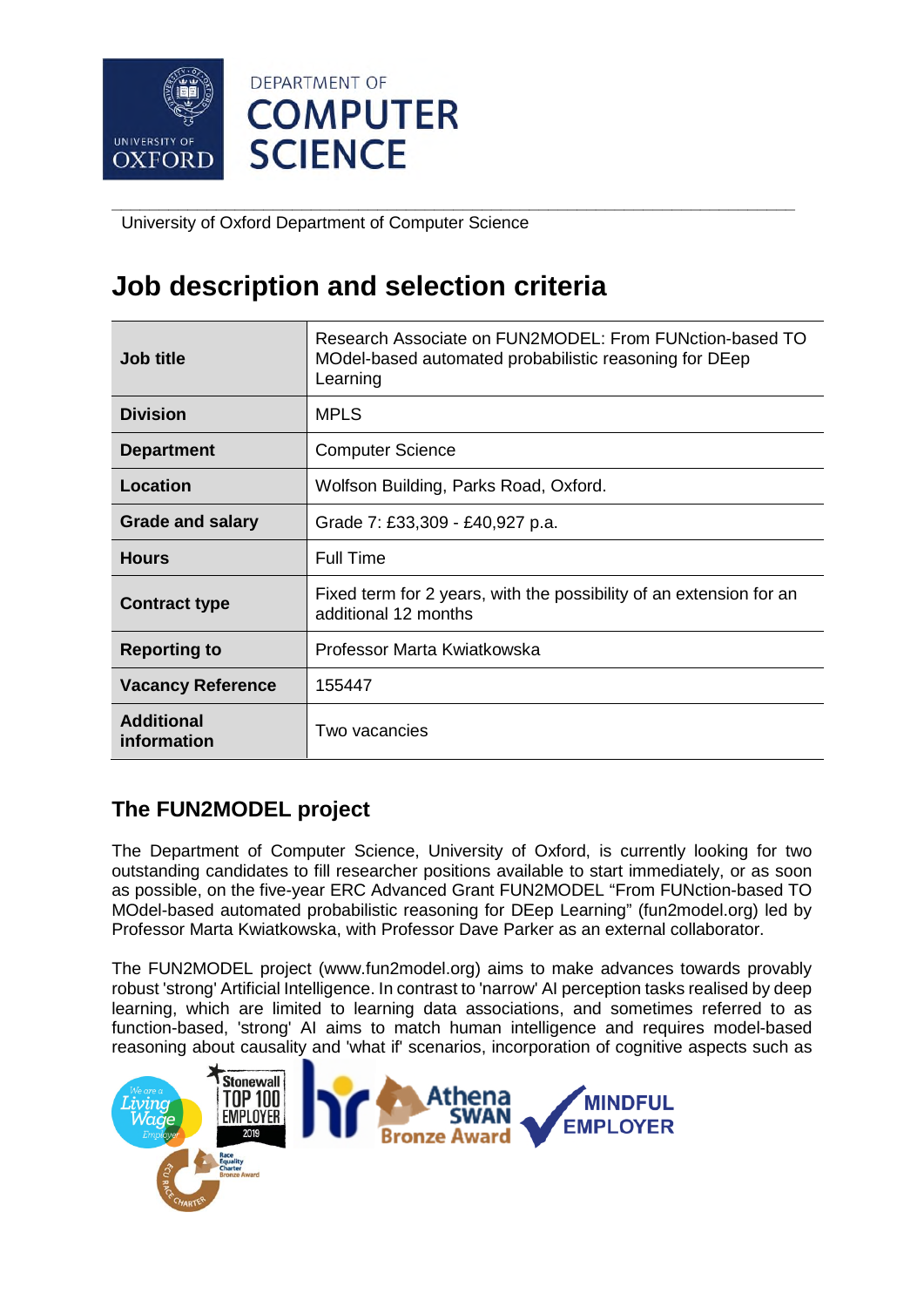beliefs and goals, and probabilistic reasoning frameworks that combine logic with statistical machine learning.

The objectives of FUN2MODEL are to develop novel probabilistic verification and synthesis techniques to guarantee safety, robustness and fairness for complex decisions based on machine learning; formulate a comprehensive, compositional game-based modelling framework for reasoning about systems of autonomous agents and their interactions, capturing data inference, cognitive reasoning and affective aspects; and evaluate the techniques on a variety of case studies with the goal to ensure provably robust and beneficial multi-agent collaborations.

ERC (European Research Council) Advanced Grants provide long-term funding for exceptional leaders to pursue ground-breaking, high-risk projects that have the potential to make a difference in people's everyday life and deliver solutions to some of our most urgent challenges.

# **The role**

The post holders will be key members of the FUN2MODEL project team, which includes a senior researcher (Gethin Norman) three research assistants (Gabriel Santos, Rui Yan and Matthew Wicker) and three doctoral students (Benjie Wang, Elias Benussi and Emanuele La Malfa), as well as associate members. The successful candidates will be expected to play central roles in the formulation of theories, models and algorithms for probabilistic verification and synthesis to enable robust AI.

The main responsibilities of the advertised posts are to contribute to the FUN2MODEL project objectives as described above, with emphasis on probabilistic reasoning and inference, including cognitive aspects and automated decision making. This may involve neuro-symbolic approaches; probabilistic verification/synthesis; planning and game-theoretic methods; robustness and certification. Suitably qualified candidates will have an opportunity to lead software implementation, liaising with Dave Parker to coordinate PRISM codebase extensions.

The post holders will join the internationally leading research group of Professor Marta Kwiatkowska, who has an extensive track record in probabilistic verification and pioneering research on safety verification for neural networks and trust in human-robot collaborations. The group has presented their work at leading conferences in concurrency, verification, AI, and robotics (notably CAV, CONCUR, TACAS, IJCAI, AAAI, ICRA and NeurIPS), with Professor Kwiatkowska receiving multiple keynote invitations and winning prestigious awards and fellowships. The post holders will have responsibility for: carrying out research as outlined above; collaborating with Professor Kwiatkowska and other members of the team; and assisting with management of the project and project reporting, as required. The post holders will also have an opportunity to engage in teaching, to co-supervise PhD students associated with FUN2MODEL, and to provide quidance to junior members of the research group, including PhD and MSc students.

More information about Professor Kwiatkowska's research and PRISM model checker can be found here:

http://www.cs.ox.ac.uk/marta.kwiatkowska/ http://www.prismmodelchecker.org/ http://www.fun2model.org/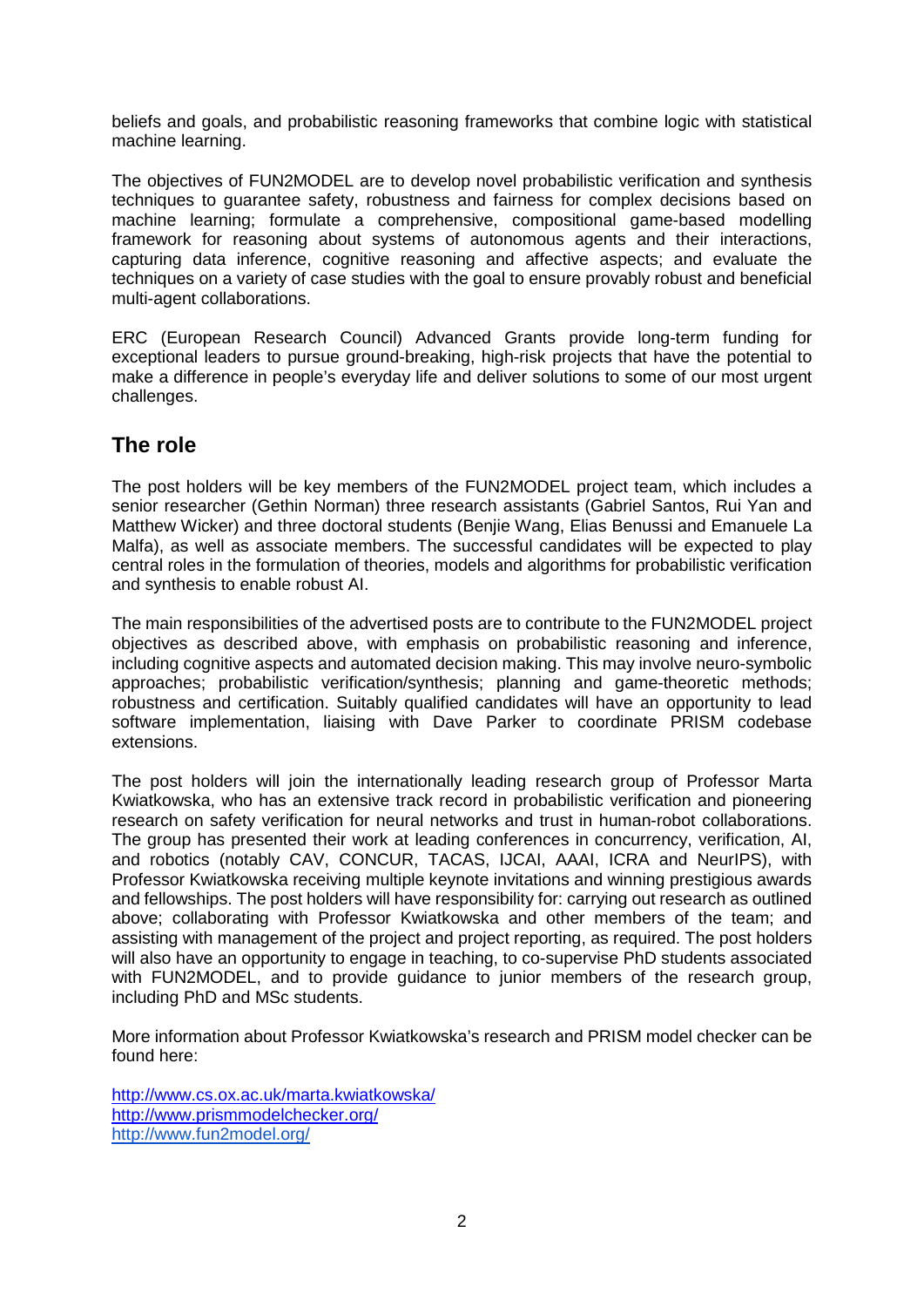| <b>Research topic</b>                         | Probabilistic verification and synthesis, including cognitive<br>modelling and automated decision making |
|-----------------------------------------------|----------------------------------------------------------------------------------------------------------|
| <b>Principal Investigator</b><br>/ supervisor | Professor Marta Kwiatkowska                                                                              |
| <b>Funding partner</b>                        | European Research Council                                                                                |

The responsibilities of the post may be adapted following interview depending on the qualifications and experience of the candidates. Preference will be given to candidates who complement and broaden existing expertise of the team.

For further information about the project or for informal discussions about suitability, please contact Marta Kwiatkowska (marta.kwiatkowska@cs.ox.ac.uk).

#### **Responsibilities/duties**

- Manage own academic research and administrative activities. This involves small scale project management, to coordinate multiple aspects of work to meet deadlines
- Contribute to the formulation of theories, models and algorithms for robustness and reasoning for graph attention networks, as well as their applications
- Develop software, contributing to the PRISM codebase as required
- Write research articles for leading conferences and journals, book chapters, and reviews
- Assist with management of the project and project reporting, as required
- Adapt existing and develop new scientific techniques and experimental protocols
- Test hypotheses and analyse scientific data from a variety of sources, reviewing and refining working hypotheses as appropriate
- Contribute ideas for new research projects
- Develop ideas for generating research income, and present detailed research proposals to senior researchers
- Collaborate in the preparation of scientific reports and journal articles and occasionally present papers and posters
- Use specialist scientific equipment in a laboratory environment
- Act as a source of information and advice to other members of the group on scientific protocols and experimental techniques
- Represent the research group at external meetings/seminars, either with other members of the group or alone, and present papers at international and national conferences
- Carry out collaborative projects with colleagues in partner institutions, and research groups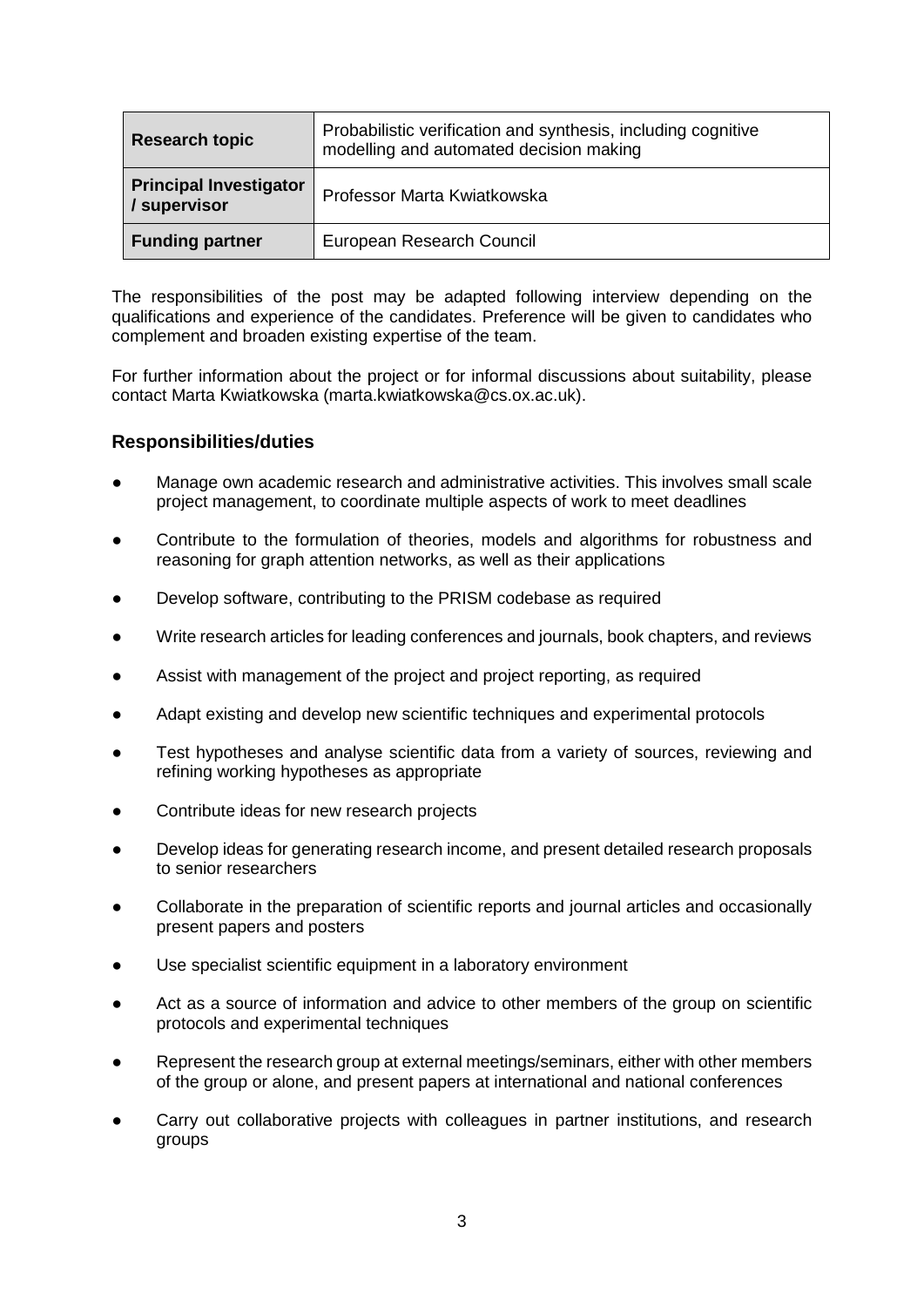- The postholder may have the opportunity to teach. This may include lecturing, smallgroup teaching, and tutoring of undergraduates and graduate students
- The postholder will carry out any other duties as are within the scope, spirit and purpose of the job as requested by their line manager or the Principal Investigators

### **Pre-employment screening**

All offers of employment are made subject to standard pre-employment screening, as applicable to the post.

If you are offered the post, you will be asked to provide proof of your right-to-work, your identity, and we will contact the referees you have nominated. You will also be asked to complete a health declaration (so that you can tell us about any health conditions or disabilities so that we can discuss appropriate adjustments with you), and a declaration of any unspent criminal convictions.

We advise all applicants to read the candidate notes on the University's pre-employment screening procedures, found at: www.ox.ac.uk/about/jobs/preemploymentscreening/.

# **Hazard-specific / Safety-critical duties.**

**See**: www.admin.ox.ac.uk/personnel/recruit/preempcheck/compulsorychecks/medical

This job could include the following hazards or safety-critical activities which will require successful pre-employment health screening through our Occupational Health Service before the successful candidate will be allowed to start work:

- Lone Working
- Travel outside of Europe or North America on University Business

### **Selection criteria**

#### **Essential**

- Hold a PhD/DPhil (or be close to completion)\* in Computer Science or related discipline, together with relevant experience
- An excellent documented track record of the ability to conduct and complete research projects, as witnessed by published peer-reviewed work (according to the experience of the candidate)
- Possess sufficient specialist knowledge across some/all areas of: symbolic/neurosymbolic methods; probabilistic/statistical verification and synthesis; planning and game theory
- Proven experience of software development in relevant areas, such as SAT/SMT, statistical inference, constraint solving and optimisation
- Ability to manage own academic research and associated activities
- Previous experience of contributing to publications/presentations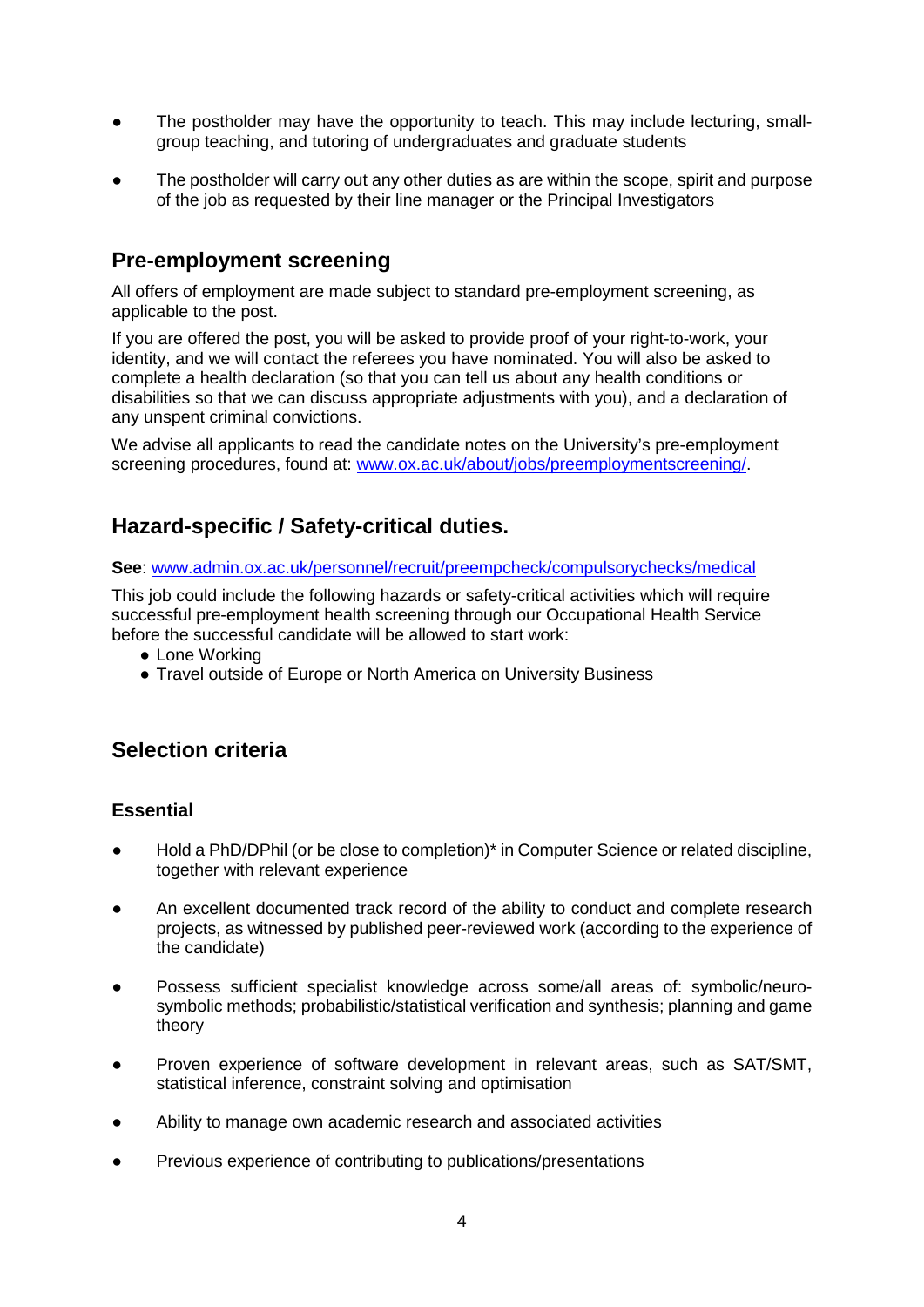- Ability to contribute ideas for new research projects and research income generation
- Excellent communication skills, including the ability to write for publication, present research proposals and results, and represent the research group at meetings

#### **Desirable**

- Familiarity with neural networks and Bayesian methods
- Experience of independently managing a discrete area of a research project
- Experience of actively collaborating in the development of research articles for publication

\*Evidence required:

EITHER a copy of your PhD/ DPhil award certificate;

OR an academic reference confirming the qualification has been awarded;

OR an academic reference confirming that you have submitted your thesis, if you have not yet completed.

# **About the University of Oxford**

Welcome to the University of Oxford. We aim to lead the world in research and education for the benefit of society both in the UK and globally. Oxford's researchers engage with academic, commercial and cultural partners across the world to stimulate high-quality research and enable innovation through a broad range of social, policy and economic impacts.

We believe our strengths lie both in empowering individuals and teams to address fundamental questions of global significance, while providing all our staff with a welcoming and inclusive workplace that enables everyone to develop and do their best work. Recognising that diversity is our strength, vital for innovation and creativity, we aspire to build a truly diverse community which values and respects every individual's unique contribution.

While we have long traditions of scholarship, we are also forward-looking, creative and cuttingedge. Oxford is one of Europe's most entrepreneurial universities. Income from external research contracts in 2016/17 exceeded £564m and we rank first in the UK for university spinouts, with more than 130 companies created to date. We are also recognised as leaders in support for social enterprise.

Join us and you will find a unique, democratic and international community, a great range of staff benefits and access to a vibrant array of cultural activities in the beautiful city of Oxford.

For more information please visit www.ox.ac.uk/about/organisation

#### **Department of Computer Science**

The Department of Computer Science was established in 1957, making it one of the longestestablished Computer Science departments in the country. It is one of the UK's leading Computer Science Departments (ranked first in a number of international rankings). The UK Research Excellence Framework (REF) in December 2014 resulted in 74 members of the Department having 53% of their research activity ranked in the top category of 4\* (worldleading). Overall, we received an average of 3.34 across the Department (3\* being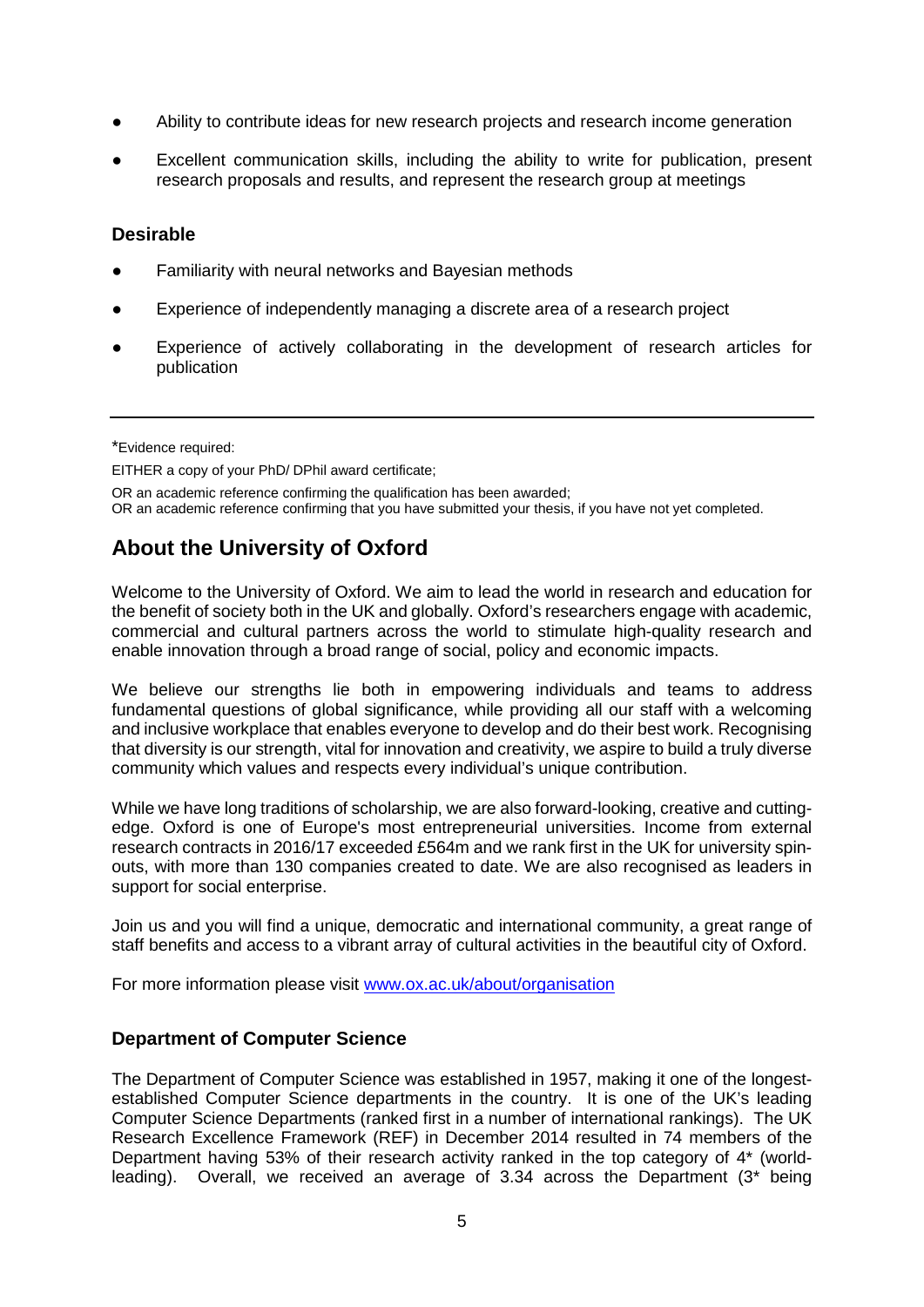internationally excellent). A significant majority of the Department are active in externally sponsored research, with both government and industrial funding. At present, there are 69 members of academic staff and almost 100 research staff.

The Department has close links with government, industry, and other departments within the University. Among the latter are Mathematics, Engineering, Physics, Statistics and a number of life sciences departments. The Department is housed across multiple sites within the University's South Parks Road Science Area, facilitating strong collaborative links with research groups and institutes in closely allied areas (including the Oxford Internet Institute and the Oxford e-Research Centre). This is an essentially inter-disciplinary activity which is at present attracting major funding from a number of sources. At present, the Department holds over £50m in external research contracts.

Research in the Department is currently managed in ten themes:

- *Algorithms & Complexity Theory* focusses on determining the inherent difficulty of computational problems, classifying problems according to this inherent difficulty, and designing and analysing algorithms that use computational resources as efficiently as possible;
- *Artificial Intelligence & Machine Learning* focuses on theoretical foundations, multiagent systems, deep learning and computational linguistics;
- *Automated Verification* investigates theory and practice of formal verification and correct-by-construction synthesis for software and hardware systems;
- *Computational Biology & Health Informatics* is concerned with computational approaches for biomedical research and healthcare innovation;
- *Cyber-Physical Systems* is focusing on intelligent and autonomous sensor systems with applications in positioning, healthcare, environmental monitoring and smart cities;
- *Foundations, Structures and Quantum* embraces interdisciplinary research, and has a particular interest in structural foundations of quantum computation;
- *Human-Centred Computing* covers human-computer interaction, social computing and world-wide web;
- *Information Systems* covers databases, knowledge representation and reasoning;
- *Programming Languages* covers functional programming, program analysis, and programming language foundations;
- *Security* specialises in cybersecurity, protocol analysis, systems security, trusted computing, human-centred security, and networking.

For more information, please visit: http://www.cs.ox.ac.uk/.

### **The Mathematical, Physical, and Life Sciences Division (MPLS)**

The Mathematical, Physical, and Life Sciences (MPLS) Division is one of the four academic divisions of the University. Oxford is widely recognised as one of the world's leading science universities. The disciplines within the MPLS Division regularly appear at the highest levels in world rankings. In the results of the six-yearly UK-wide assessment of university research, REF2014, the MPLS division received the highest overall grade point average (GPA) and the highest GPA for outputs. We received the highest proportion of 4\* outputs, and the highest proportion of 4\* activity overall. More than 50 per cent of MPLS activity was assessed as world leading.

The MPLS Division's 10 departments and 3 interdisciplinary units span the full spectrum of the mathematical, computational, physical, engineering and life sciences, and undertake both fundamental research and cutting-edge applied work. Our research addresses major societal and technological challenges and is increasingly focused on key interdisciplinary issues. We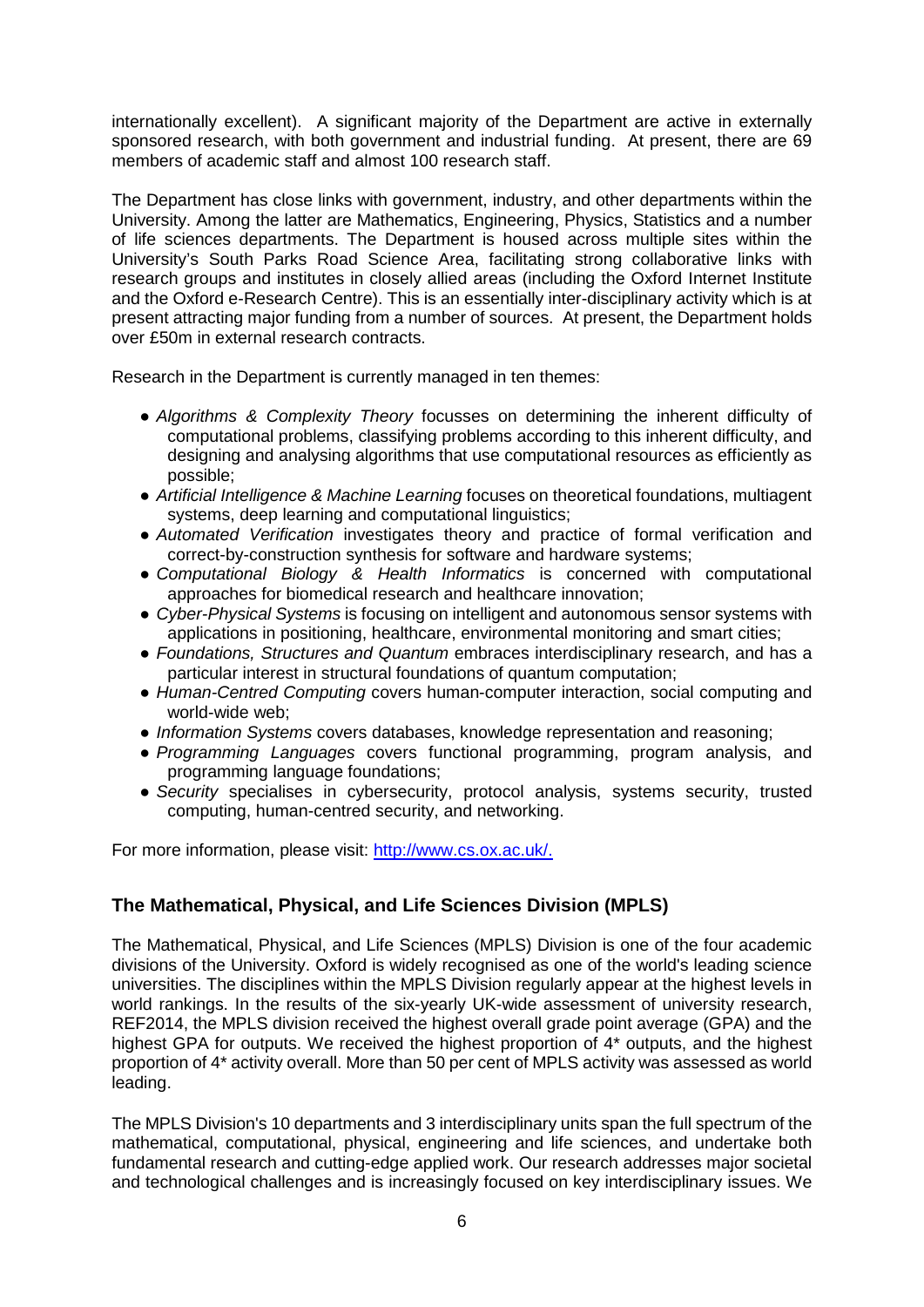collaborate closely with colleagues in Oxford across the medical sciences, social sciences and humanities, and with other universities, research organisations and industrial partners across the globe in pursuit of innovative research geared to address critical and fundamental scientific questions.

MPLS is proud to be the home of some of the most creative and innovative scientific thinkers and leaders working in academe. Our senior researchers have been awarded some of the most significant scientific honours (including Nobel prizes and prestigious titles such as FRS and FR.Eng) and we have a strong tradition of attracting and nurturing the very best early career researchers who regularly secure prestigious fellowships. The Division is also the proud holder of eight Athena Swan Awards (4 Silver and 4 Bronze) illustrating our commitment to ensure good practice and to encourage women in science at all levels in the division.

We have around 6,000 students and play a major role in training the next generation of leading scientists. Oxford's international reputation for excellence in teaching is reflected in its position at the top of the major league tables and subject assessments. MPLS academics educate students of high academic merit and potential from all over the world. Through a mixture of lectures, practical work and the distinctive college tutorial system, students develop their ability to solve major mathematical, scientific and engineering problems.

MPLS is dedicated to bringing the wonder and potential of science to the attention of audiences far beyond the world of academia. We have a strong commitment to supporting public engagement in science through initiatives including the Oxford Sparks portal (http://www.oxfordsparks.net/) and a large variety of outreach activities; these are crucial activities given so many societal and technological issues demand an understanding of the science that underpins them. We also endeavour to bring the potential of our scientific efforts forward for practical and beneficial application to the real world and our desire is to link our best scientific minds with industry and public policy makers.

For more information about the MPLS division, please visit: http://www.mpls.ox.ac.uk/

# **How to apply**

Before submitting an application, you may find it helpful to read the 'Tips on applying for a job at the University of Oxford' document, at www.ox.ac.uk/about/jobs/supportandtechnical/.

If you would like to apply, click on the **Apply Now** button on the 'Job Details' page and follow the on-screen instructions to register as a new user or log-in if you have applied previously. Please provide details of two referees and indicate whether we can contact them now.

You will also be asked to upload a CV and a supporting statement. The supporting statement must explain how you meet each of the selection criteria for the post using examples of your skills and experience. This may include experience gained in employment, education, or during career breaks (such as time out to care for dependants).

Your application will be judged solely on the basis of how you demonstrate that you meet the selection criteria stated in the job description.

Please upload all documents **as PDF files** with your name and the document type in the filename.

All applications must be received by **midday** on the closing date stated in the online advertisement.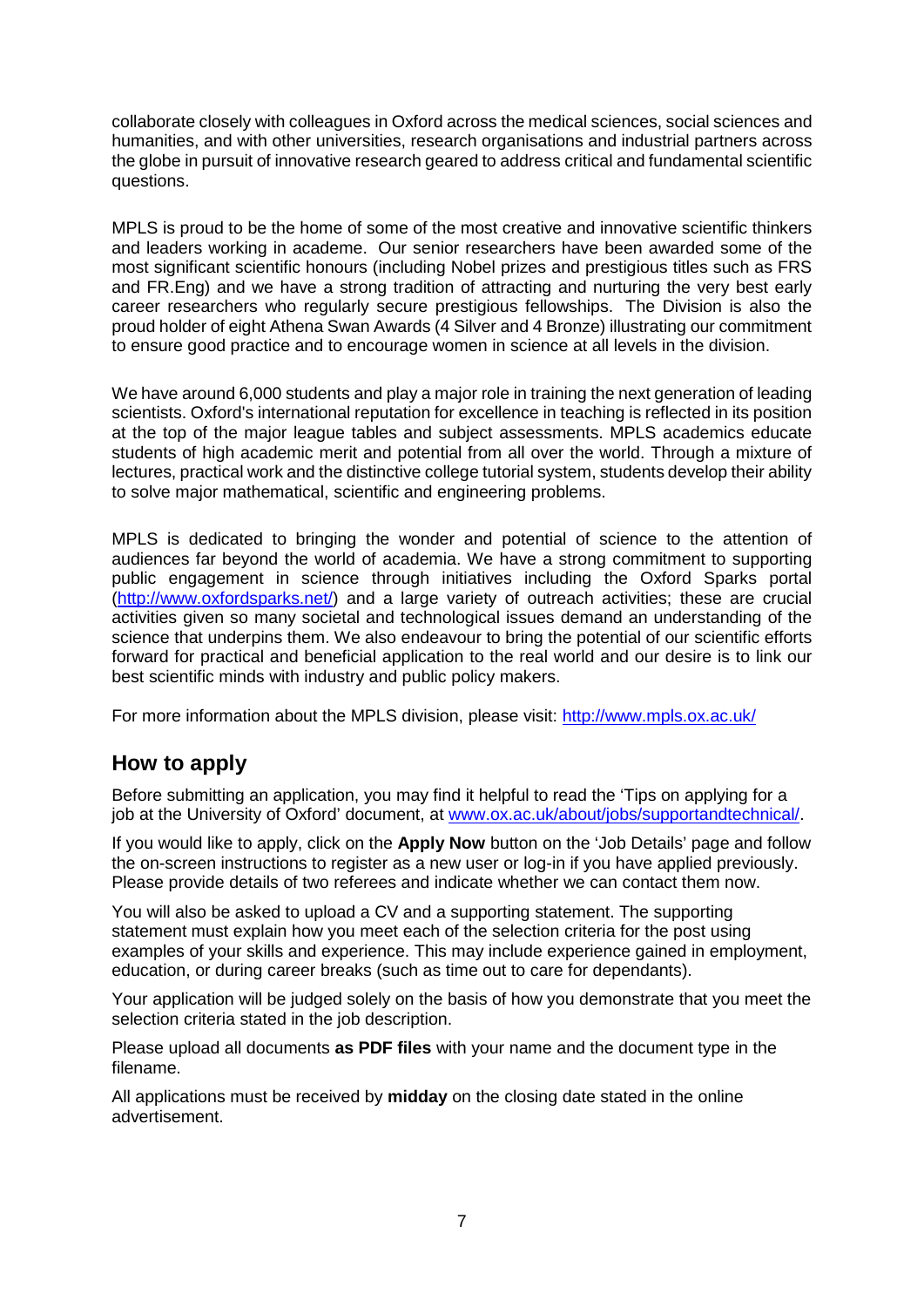#### **Information for priority candidates**

*A priority candidate is a University employee who is seeking redeployment because they have been advised that they are at risk of redundancy, or on grounds of ill-health/disability. Priority candidates are issued with a redeployment letter by their employing department(s).*

*If you are a priority candidate, please ensure that you attach your redeployment letter to your application (or email it to the contact address on the advert if the application form used for the vacancy does not allow attachments).* 

Should you experience any difficulties using the online application system, please email recruitment.support@admin.ox.ac.uk. Further help and support is available from www.ox.ac.uk/about\_the\_university/jobs/support/. To return to the online application at any stage, please go to: www.recruit.ox.ac.uk.

Please note that you will receive an automated email from our e-recruitment system to confirm receipt of your application. **Please check your spam/junk mail** if you do not receive this email.

# **Important information for candidates**

#### **Data Privacy**

Please note that any personal data submitted to the University as part of the job application process will be processed in accordance with the GDPR and related UK data protection legislation. For further information, please see the University's Privacy Notice for Job Applicants at: www.admin.ox.ac.uk/councilsec/compliance/gdpr/privacynotices/job/. The University's Policy on Data Protection is available at: www.admin.ox.ac.uk/councilsec/compliance/gdpr/universitypolicyondataprotection/.

#### **The University's policy on retirement**

The University operates an Employer Justified Retirement Age (EJRA) for all academic posts and some academic-related posts. The University has adopted an EJRA of 30 September before the 69<sup>th</sup> birthday for all academic and academic-related staff in posts at **grade 8 and above**. The justification for this is explained at: www.admin.ox.ac.uk/personnel/end/retirement/acrelretire8+/.

For **existing** employees, any employment beyond the retirement age is subject to approval through the procedures: www.admin.ox.ac.uk/personnel/end/retirement/acrelretire8+/.

There is no normal or fixed age at which staff in posts at **grades 1–7** have to retire. Staff at these grades may elect to retire in accordance with the rules of the applicable pension scheme, as may be amended from time to time.

#### **Equality of Opportunity**

Entry into employment with the University and progression within employment will be determined only by personal merit and the application of criteria which are related to the duties of each particular post and the relevant salary structure. In all cases, ability to perform the job will be the primary consideration. No applicant or member of staff shall be discriminated against because of age, disability, gender reassignment, marriage or civil partnership, pregnancy or maternity, race, religion or belief, sex, or sexual orientation.